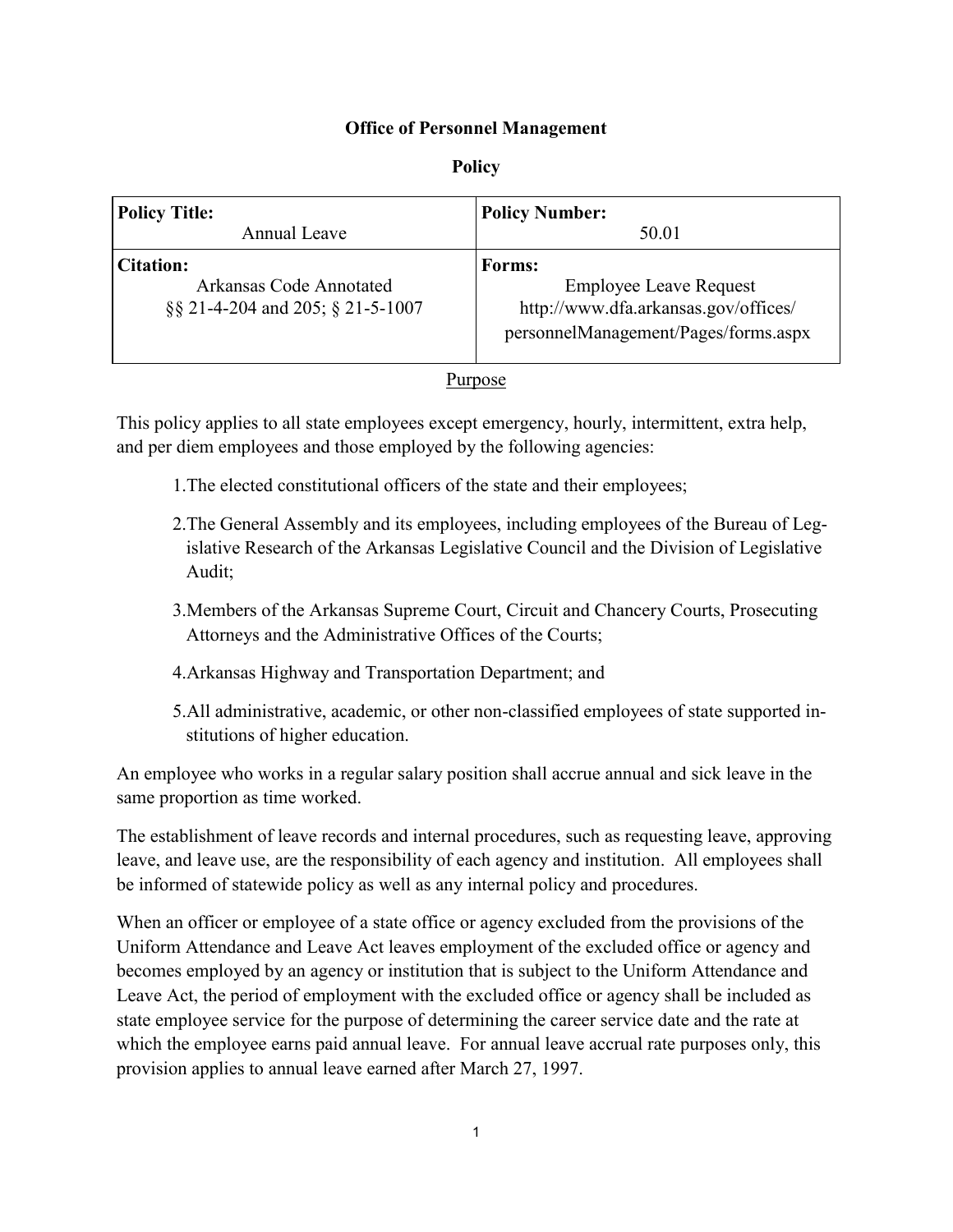| <b>Policy Title:</b> | <b>Policy Number:</b> |
|----------------------|-----------------------|
| Annual Leave         | 50.01                 |

## Specific Provisions

Except for the employees of the fire and emergency services with the State Military Department, an employee who works in a regular salary position shall accrue annual leave as defined in the timetable below. Full-time employees accrue leave at the rates shown in the timetable listed below. Employees who work less than full-time per year accrue annual leave in the same proportion as time worked. For example, employees who work half-time would receive half of the annual leave accrual shown on the timetable. Employees must have completed full years of employment before movement to the next higher accrual rate. For example, an employee would not move to the second level of annual leave accrual rate until they had completed three (3) full years of employment and starting their fourth (4th) year.

| Years of Employment | Monthly        | Annually  |
|---------------------|----------------|-----------|
| Through 3 years     | 1 Day          | 12 Days   |
| 4 through 5 years   | 1 Day, 2 Hours | 15 Days   |
| 6 through 12 years  | 1 Day, 4 Hours | 18 Days   |
| 13 through 20 years | 1 Day, 6 Hours | 21 Days   |
| Over 20 years       | 1 Day, 7 Hours | 22.5 Days |

- 1. Through three (3) years: Employees must have completed three (3) full years of employment, before movement to the next higher accrual rate—(1 through 36 months).
- 2. Four (4) through five (5) years: Employees must have completed three (3) full years of employment and be starting their fourth (4th) year—(37 through 60 months).
- 3. Six (6) through twelve (12) years: Employees must have completed five (5) full years of employment and be starting their sixth (6th) year—(61 through 144 months).
- 4. Thirteen (13) through twenty (20) years: Employees must have completed twelve (12) full years of employment and be starting their thirteenth (13th) year—(145 through 240 months).
- 5. Over twenty (20) years: Employees must have completed twenty (20) full years of employment and be starting their twenty-first (21st) year—(241 months and beyond).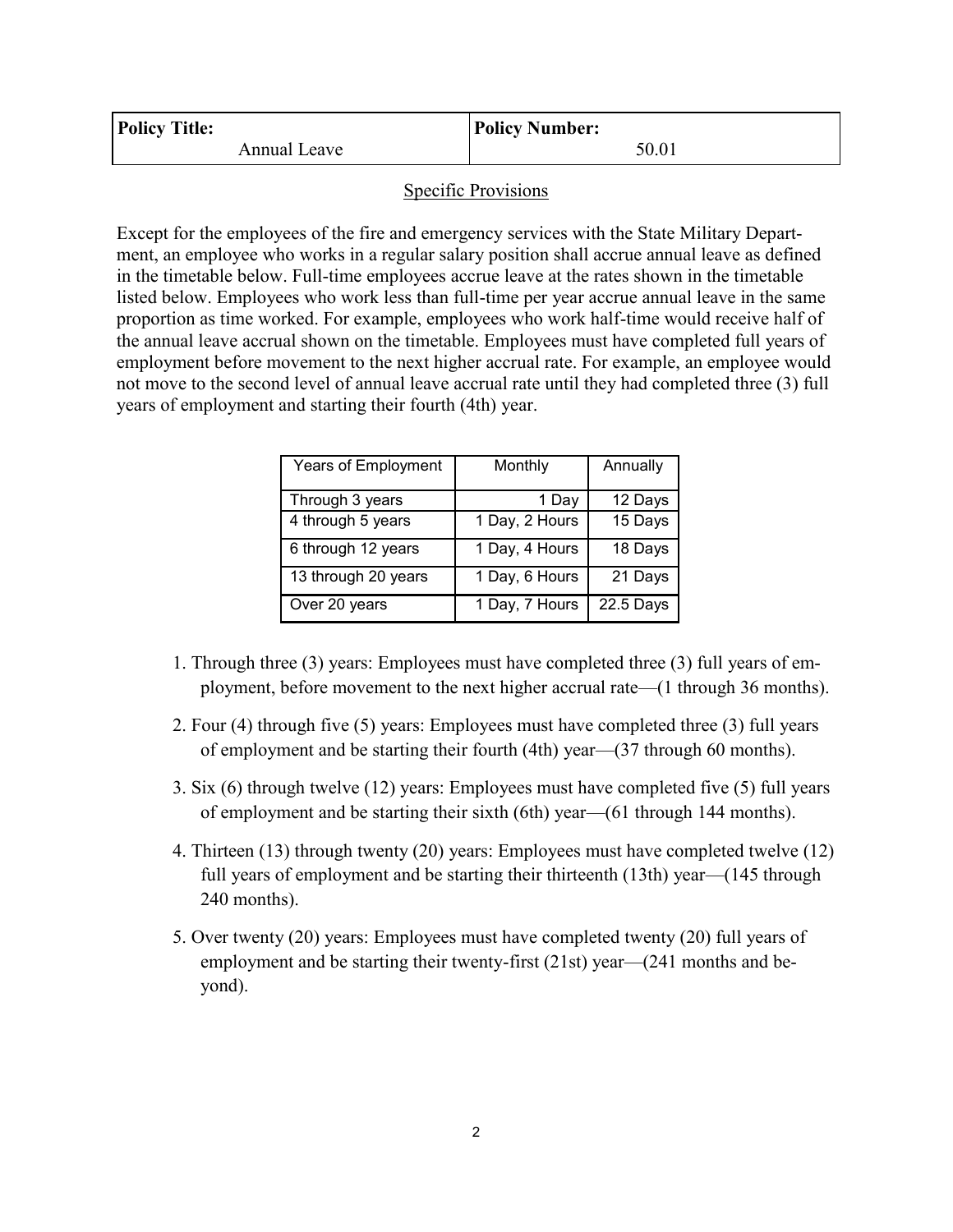| <b>Policy Title:</b> | <b>Policy Number:</b> |
|----------------------|-----------------------|
| Annual Leave         | 50.01                 |

Annual leave accrued during a calendar month is not considered to be earned by an active employee until the last working day of the month, and the leave must be earned before it can be used. For accrual purposes only, employees will accrue half their monthly accrual of annual leave if employed on the first (1st) working day of the month and are in active status on the payroll through the 15th of that month. Employees will accrue half their monthly accrual if employed on the 16th of the month and are in active status on the payroll through the last working day of that month. (If the 16th falls on a weekend or holiday, accrual begins on the first (1st) working day thereafter.)

Per an Office of Personnel Management memorandum dated September 27, 2012, years of employment may be continuous state employment or an accumulation of years of service when the employee was out of state service for a time.

Annual leave is granted on the basis of work days, not calendar days. Non-work days, such as holidays and weekends, are not charged as annual leave.

Annual leave shall be granted to permanent, probationary, provisional, and temporary employees who are working one-half time on a pro rata basis. Annual leave shall not be granted to emergency, hourly, intermittent, or per diem employees. An employee who works a minimum of 1000 hours per year in a regular salary position shall accrue annual leave. Employees who work less than full time, but more than 1000 hours per year, accrue annual leave in the same proportion as time worked.

Any employee who works in a regular salary position shall accrue annual leave in the same proportion as time worked.

Annual Leave is cumulative and no employee shall have over 30 days accumulated on December 31st of each year. Accrued leave may exceed 30 days during the calendar year, but those days in excess of 30 will be forfeited if not used by December 31st of each year. Employees who have a balance of over 30 days at the end of the calendar year may donate their time over 30 days to the Catastrophic Leave Bank or as shared leave. Accrued Birthday and Holiday leave balances are not forfeited at the end of the year even though the employee is carrying over 30 days of annual leave.

An employee may request to use accrued annual leave at any time. The Agency Director or Institution Head may grant the leave request at such time that will cause the least disruption to the efficient operation of the agency.

Employees shall not borrow from anticipated future accruals and may not use annual leave accrued by other employees, unless approved as shared leave.

The minimum annual leave amount an employee can use is fifteen (15) minutes. No smaller amounts shall be used.